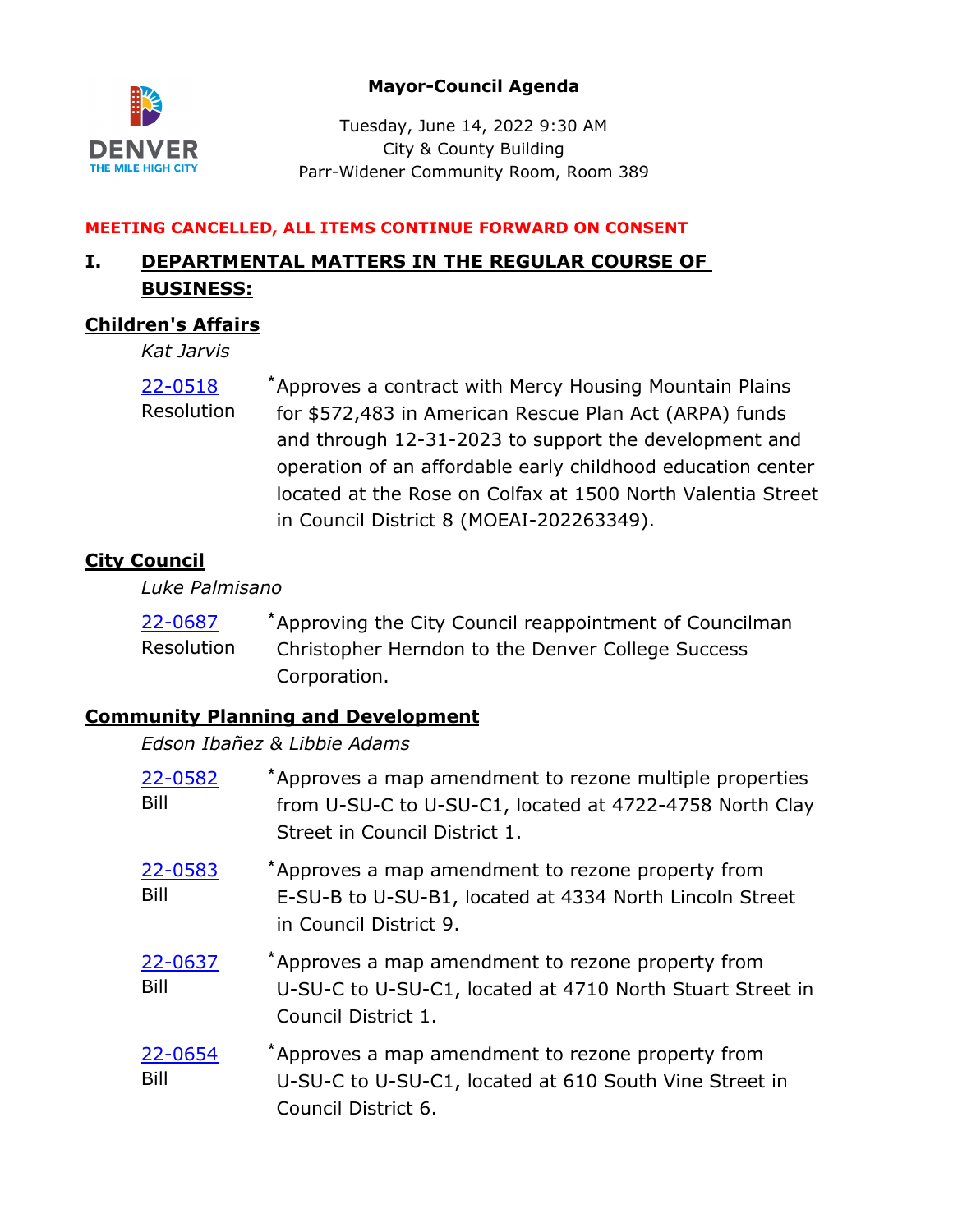### **Denver International Airport**

#### *Carolina Flores*

- Amends a contract with Earth Services & Abatement, LLC by adding \$2,400,000 for a new total of \$3,408,966 for continued maintenance of grease and sand pretreatment devices and associated drain lines servicing common use waste lines at Denver International Airport in Council District 11. No change to contract duration (202160626). [22-0664](http://denver.legistar.com/gateway.aspx?m=l&id=/matter.aspx?key=21731) **\*** Resolution
- Approves a contract with Materna IPS USA Corp. for \$2,951,038.04 and five (5) years to provide the Common Use Terminal Equipment (CUTE) System and migrate the infrastructure from an on-premises to a cloud-based solution at Denver International Airport in Council District 11 (202158763). [22-0665](http://denver.legistar.com/gateway.aspx?m=l&id=/matter.aspx?key=21732) **\*** Resolution
- Approves a Purchase Order with Dabico Airport Solutions, Incorporated for \$1,332,825.50 for the purchase of fifty-eight (58) bridge mounted ground power units for use at Concourses A, B & C at Denver International Airport in Council District 11 (PO-00116087). [22-0666](http://denver.legistar.com/gateway.aspx?m=l&id=/matter.aspx?key=21733) **\*** Resolution

### **Department of Housing Stability**

### *Jack Wylie*

- Amends an agreement with Yale Station Apartments, LLC, to preserve the City's covenant and stipulate how a conflict between United States Department of Housing and Urban Development and City covenants is to be addressed if any should arise, at the 50-unit senior housing project located at 5307 East Yale Avenue in Council District 4. No change to agreement duration or amount (HOST-202263068-01). [22-0673](http://denver.legistar.com/gateway.aspx?m=l&id=/matter.aspx?key=21740) **\*** Resolution
- Amends an agreement with Colorado Poverty Law Project by adding \$900,000 for a new total of \$1,355,152 and 18 months for a new end date of 12-31-2023 to provide eviction legal assistance to eligible households, citywide (HOST-202262294-01). [22-0674](http://denver.legistar.com/gateway.aspx?m=l&id=/matter.aspx?key=21741) Resolution
- Amends an agreement with Colorado Legal Services by adding \$105,000 for a new total of \$1,217,520 to provide [22-0675](http://denver.legistar.com/gateway.aspx?m=l&id=/matter.aspx?key=21742) Resolution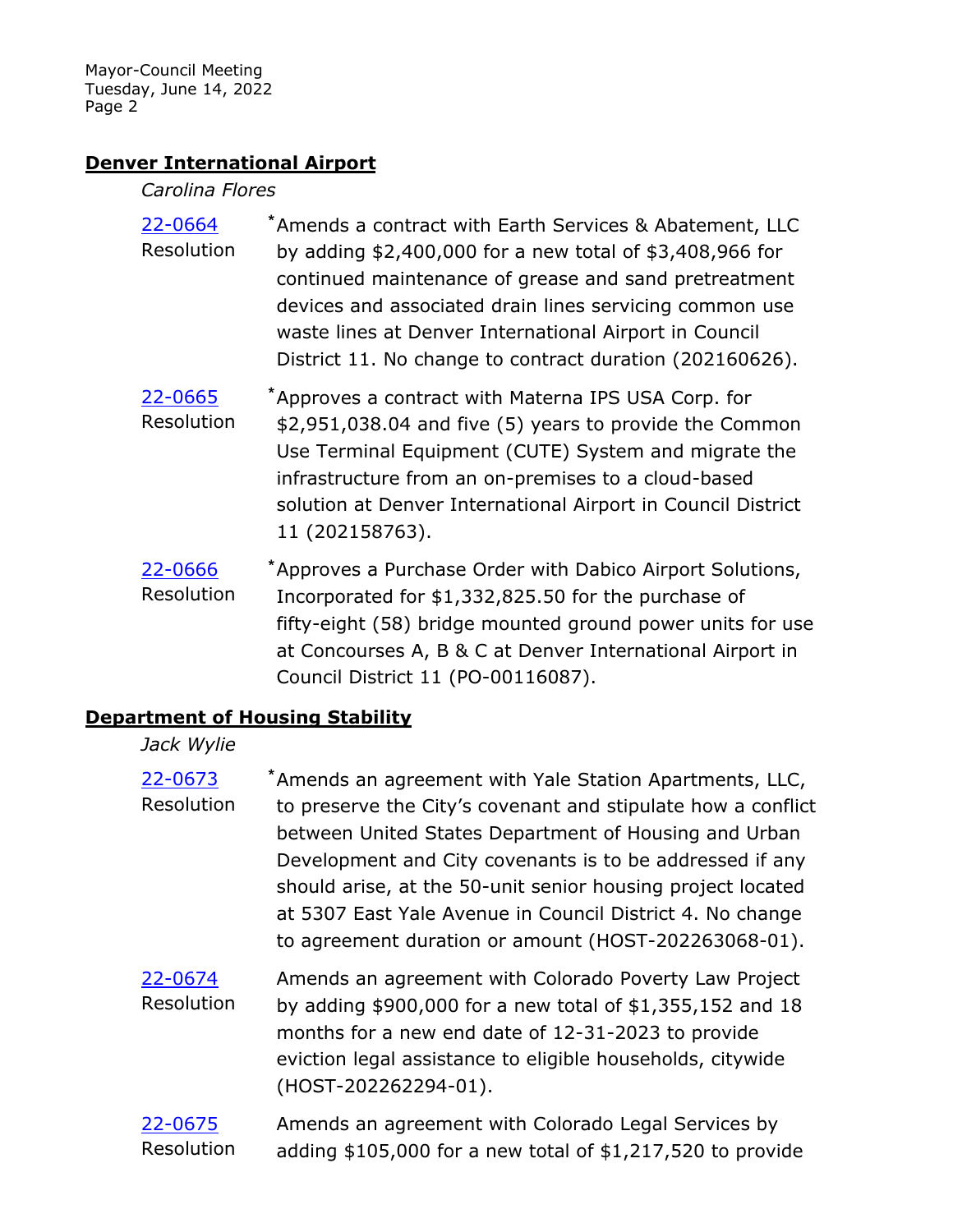> eviction legal assistance to eligible households, citywide. No change to agreement duration (HOST-202262180-01).

Amends an agreement with The Community Firm by adding \$600,000 for a new total of \$984,000 and 17 months for a new end date of 12-31-2023 to provide eviction legal assistance to eligible households, citywide (HOST-202262295-01). [22-0676](http://denver.legistar.com/gateway.aspx?m=l&id=/matter.aspx?key=21743) Resolution

### **Department of Transportation and Infrastructure**

#### *Jason Gallardo*

Amends a contract with Black & Veatch Corporation to add \$124,492 for a new total of \$902,103 to provide additional professional engineering services for the Sanitary Sewer Master Plan, citywide. No change to contract duration (202053972-01). [22-0655](http://denver.legistar.com/gateway.aspx?m=l&id=/matter.aspx?key=21722) **\*** Resolution

- Dedicates a parcel of land as public right-of-way as public alley, bounded by North Julian Street, West 25th Avenue, North Irving Street, and West 24th Avenue in Council District 1. [22-0669](http://denver.legistar.com/gateway.aspx?m=l&id=/matter.aspx?key=21736) **\*** Resolution
- Dedicates a parcel of land as public right-of-way, as South Birch Street, located at the intersection of South Birch Street and East Arkansas Avenue in Council District 6. [22-0670](http://denver.legistar.com/gateway.aspx?m=l&id=/matter.aspx?key=21737) **\*** Resolution

Dedicates a portion of twelve parcels of land as public right-of-way as 1) 40th Street, located near the intersection of 40th Street and Blake Street, 2) public alley, bounded by East 38th Avenue, North Franklin Street, East 39th Avenue, and North Gilpin Street, 3) public alley, bounded by East 38th Avenue, North Franklin Street, East 39th Avenue, and North Gilpin Street, 4) public alley, bounded by East 38th Avenue, North Gilpin Street, East 39th Avenue, and North Williams Street, 5) public alley, bounded by East 38th Avenue, North Gilpin Street, East 39th Avenue, and North Williams Street, 6) public alley, bounded by East 38th Avenue, North Williams Street, East 39th Avenue, and North High Street, 7) public alley, bounded by East 38th Avenue, North Williams Street, East 39th Avenue, and North High Street, 8) public alley, [22-0671](http://denver.legistar.com/gateway.aspx?m=l&id=/matter.aspx?key=21738) **\*** Resolution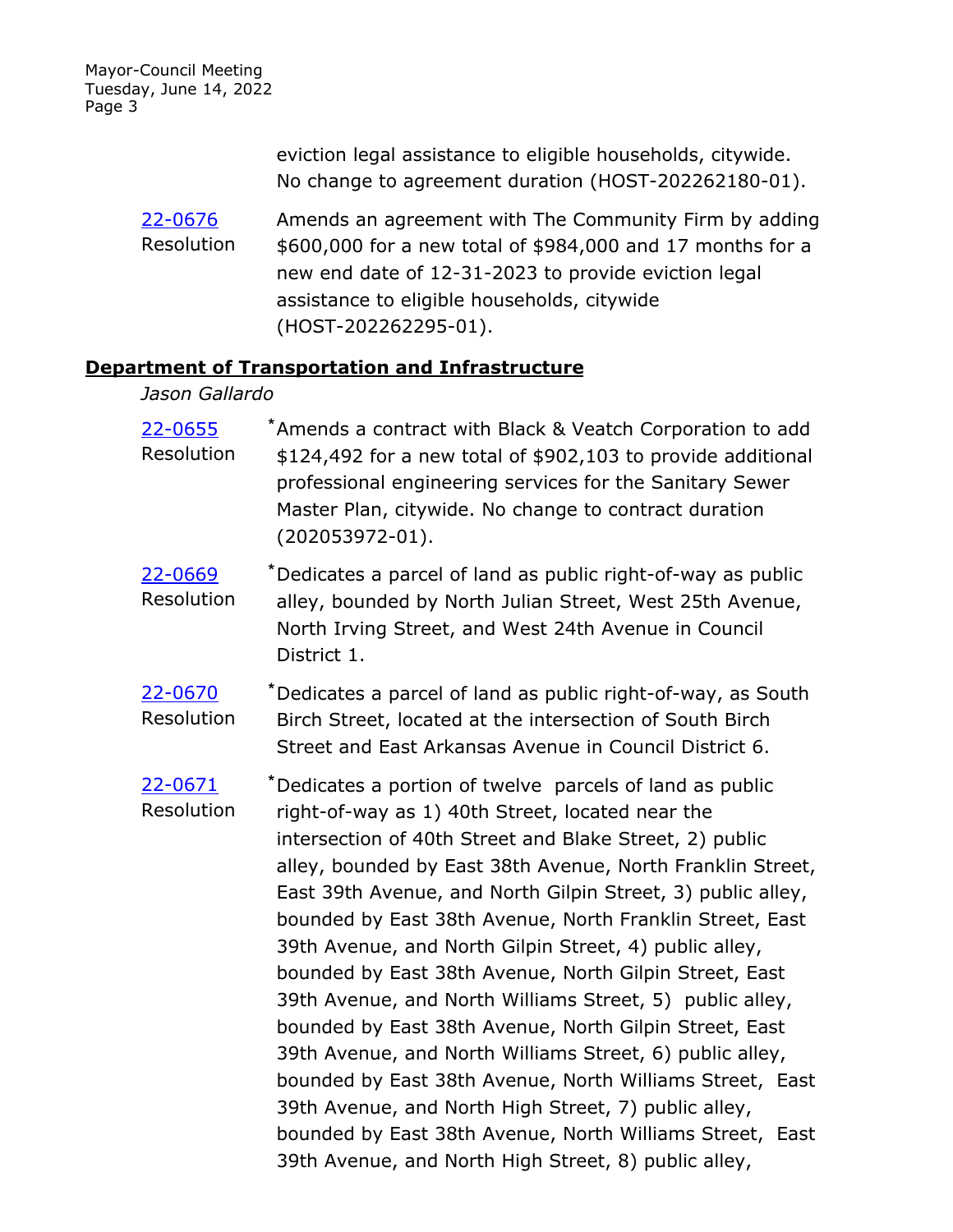> bounded by East 39th Avenue, North Williams Street, East 40th Avenue, and North High Street, 9) public alley, bounded by East 39th Avenue, North Williams Street, East 40th Avenue, and North High Street, 10) public alley, bounded by East 39th Avenue, North High Street, East 40th Avenue, and North Race Street, 11) East 39th Avenue, located near the intersection North York Street, East 39th Avenue 12) North Monroe Street, located near the intersection of East 40th Avenue, and North Monroe Street, located in Council District 9.

- Dedicates a parcel of land as public right-of-way as public alley, bounded by North Fillmore Street, East 2nd Avenue, North Detroit Street, and East 3rd Avenue in Council District 10. [22-0672](http://denver.legistar.com/gateway.aspx?m=l&id=/matter.aspx?key=21739) **\*** Resolution
- Amends Chapter 48 of the Denver Revised Municipal Code to repeal the fee on composting and implement a volume-based pricing system for trash, including recycling and composting services at no extra charge, to facilitate improved waste diversion and its related environmental benefits. [22-0685](http://denver.legistar.com/gateway.aspx?m=l&id=/matter.aspx?key=21752) Bill

## **Finance**

*Kiki Turner, Michael Kerrigan, Kami Johle & Rory Regan*

- Refers a question to the November 2022 ballot to allow the City to retain and spend revenues from the increase in sales and use tax dedicated for the Climate Protection Fund Program previously approved by the voters and to continue to impose and collect the tax per the original voter approval. [22-0656](http://denver.legistar.com/gateway.aspx?m=l&id=/matter.aspx?key=21723) Bill
- Refers a question to the November 2022 ballot to allow the City to retain and spend revenues from the increase in sales and use tax dedicated for the Homelessness Resolution Program previously approved by the voters and to continue to impose and collect the tax per the original voter approval. [22-0657](http://denver.legistar.com/gateway.aspx?m=l&id=/matter.aspx?key=21724) Bill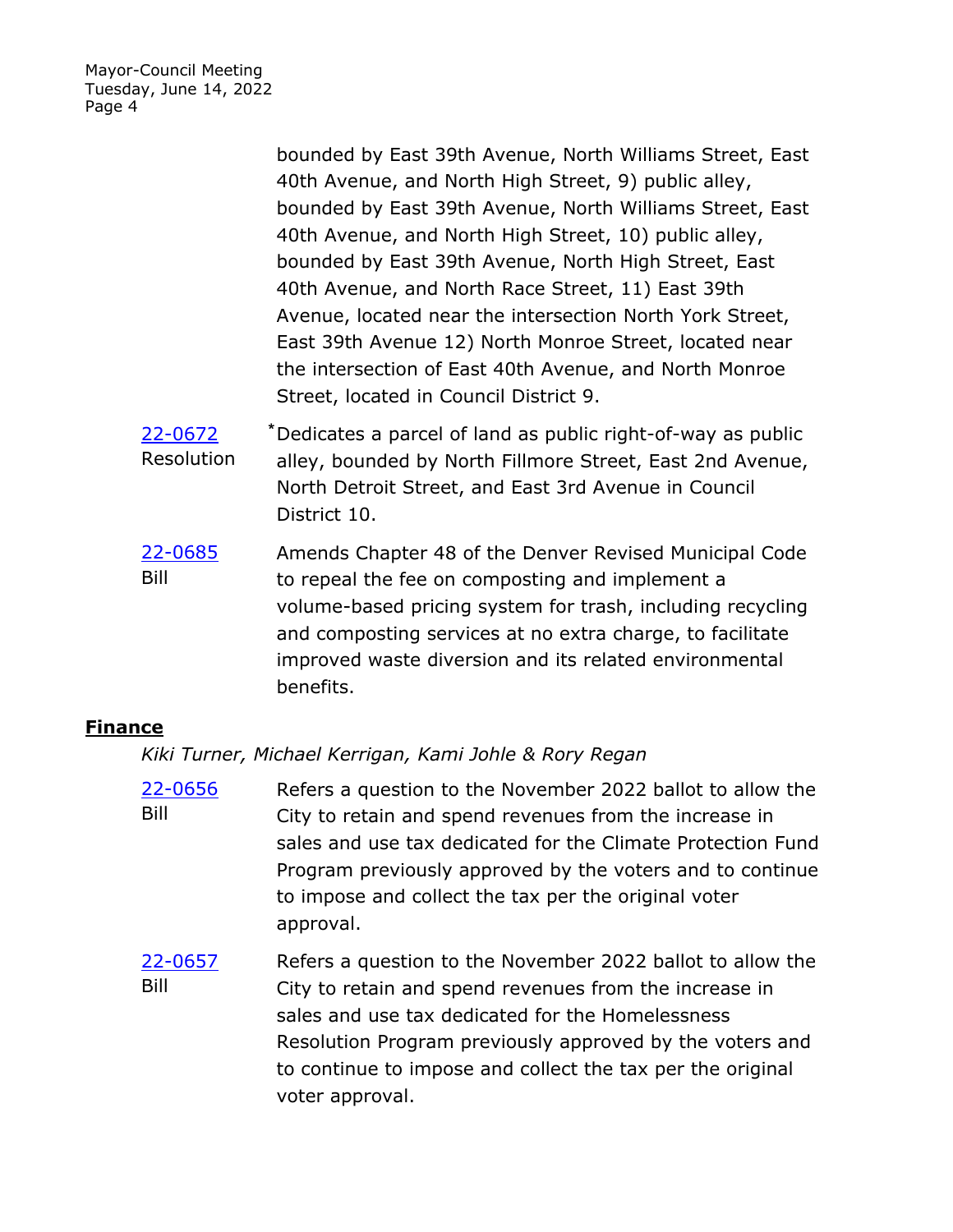> Sets a public hearing before City Council on 7-11-2022 on the Second Amended Service Plan for the Southeast Public Improvement Metropolitan District in Council District 4. [22-0658](http://denver.legistar.com/gateway.aspx?m=l&id=/matter.aspx?key=21725) **\*** Resolution Establishes a new "SIPPRA City Share" Special Revenue Fund in the Community Development Special Revenue Fund Series to administer the City's share of funding related to the Social Impact Partnerships to Pay for Results Act or "SIPPRA" Housing to Health program and authorizes a cash transfer from the Social Impact Bond Special Revenue Fund to the new SIPPRA City Share Fund. [22-0659](http://denver.legistar.com/gateway.aspx?m=l&id=/matter.aspx?key=21726) **\*** Bill Establishes the "Community Development State Grants Fund" in the Community Development Special Revenue Fund Series to receive and administer grants from the State of Colorado. [22-0660](http://denver.legistar.com/gateway.aspx?m=l&id=/matter.aspx?key=21727) **\*** Bill Amends the lease purchase agreement with JP Morgan Chase Bank, N.A. for energy conservation measure equipment to address required administrative changes in the escrow agreement and Acceptance Certificates. No change to lease purchase agreement duration or amount (FINAN-202161239-00). [22-0661](http://denver.legistar.com/gateway.aspx?m=l&id=/matter.aspx?key=21728) **\*** Resolution Amends the Energy Performance Agreement with McKinstry Essention, LLC to add one (1) year for a new end date of 12-31-2026 and to change the term and payment structure for the implementation of energy conservation measures at City buildings. No change to agreement amount (GENRL-202263189-02). [22-0662](http://denver.legistar.com/gateway.aspx?m=l&id=/matter.aspx?key=21729) **\*** Resolution Amends the Energy Performance Agreement with Ameresco, Inc. to change the scope of work related to the implementation of energy conservation measures at City buildings. No change to agreement length or amount (GENRL-202263188-01). [22-0663](http://denver.legistar.com/gateway.aspx?m=l&id=/matter.aspx?key=21730) **\*** Resolution Amends an agreement with Base Tactical Disaster Recovery Inc. by adding \$697,084 for a new contract total of \$2,311,538 and one year for a new end date of 12-31-2023 to continue providing consulting services and [22-0684](http://denver.legistar.com/gateway.aspx?m=l&id=/matter.aspx?key=21751) Resolution

> > management of the City and County of Denver's FEMA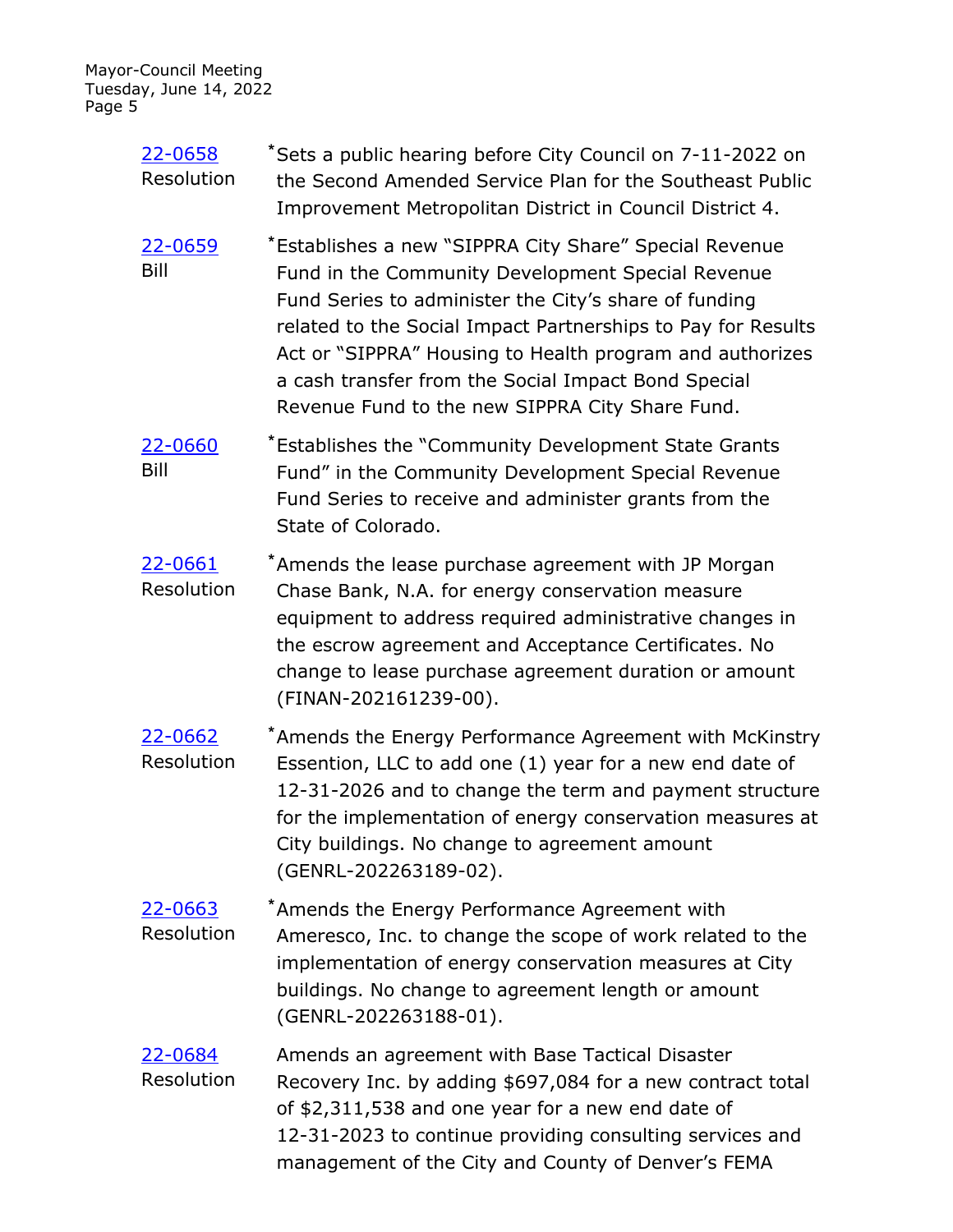> claim related to the COVID-19 Pandemic, citywide (FINAN-202158178).

## **General Services**

### *Elizabeth Hewes*

Amends a Master Purchase Order with Western Paper Distributors, Inc., by changing the vendor name to Imperial Bag & Paper Company LLC, doing business as Western Paper Distributors and adding one year for a new end date of 7-31-2023 for janitorial supplies for City facilities, citywide. No change to Master Purchase Order amount (SC-00006922). [22-0652](http://denver.legistar.com/gateway.aspx?m=l&id=/matter.aspx?key=21719) **\*** Resolution

## **Human Services**

### *Vincent Rivera*

- Amends a contract with Thriving Families to add \$157,090 for a new total of \$653,504 and one year for a new end date of 6-30-2023 to continue providing targeted early intervention supports to new mothers who recently had a child and are eligible for Temporary Assistance for Needy Families (TANF), citywide (SOCSV-201948997-04). [22-0677](http://denver.legistar.com/gateway.aspx?m=l&id=/matter.aspx?key=21744) **\*** Resolution
- Amends a contract with Colorado Women's Employment and Education, Incorporated by adding \$1,035,000 for a new contract total of \$1,805,000 and one year for a new end date of 6-30-2023 to continue providing intensive services to assist Colorado Works (CW)/Temporary Assistance for Needy Families (TANF) participants who require support with personal and family stabilization, case management, and skills development prior to job placement, citywide (SOCSV-202159631-01, SOCSV-202262905-01). [22-0678](http://denver.legistar.com/gateway.aspx?m=l&id=/matter.aspx?key=21745) **\*** Resolution
- Amends a contract with CrossPurpose to add \$263,100 for a new contract total of \$1,301,225 and one year for a new end date of 6-30-2023 to continue providing targeted training and development of executive functioning/life preparedness skills to Colorado Works (CW)/Temporary Assistance for Needy Families (TANF) participants, citywide (SOCSV-201948998-03, SOCSV-202263282-03). [22-0679](http://denver.legistar.com/gateway.aspx?m=l&id=/matter.aspx?key=21746) **\*** Resolution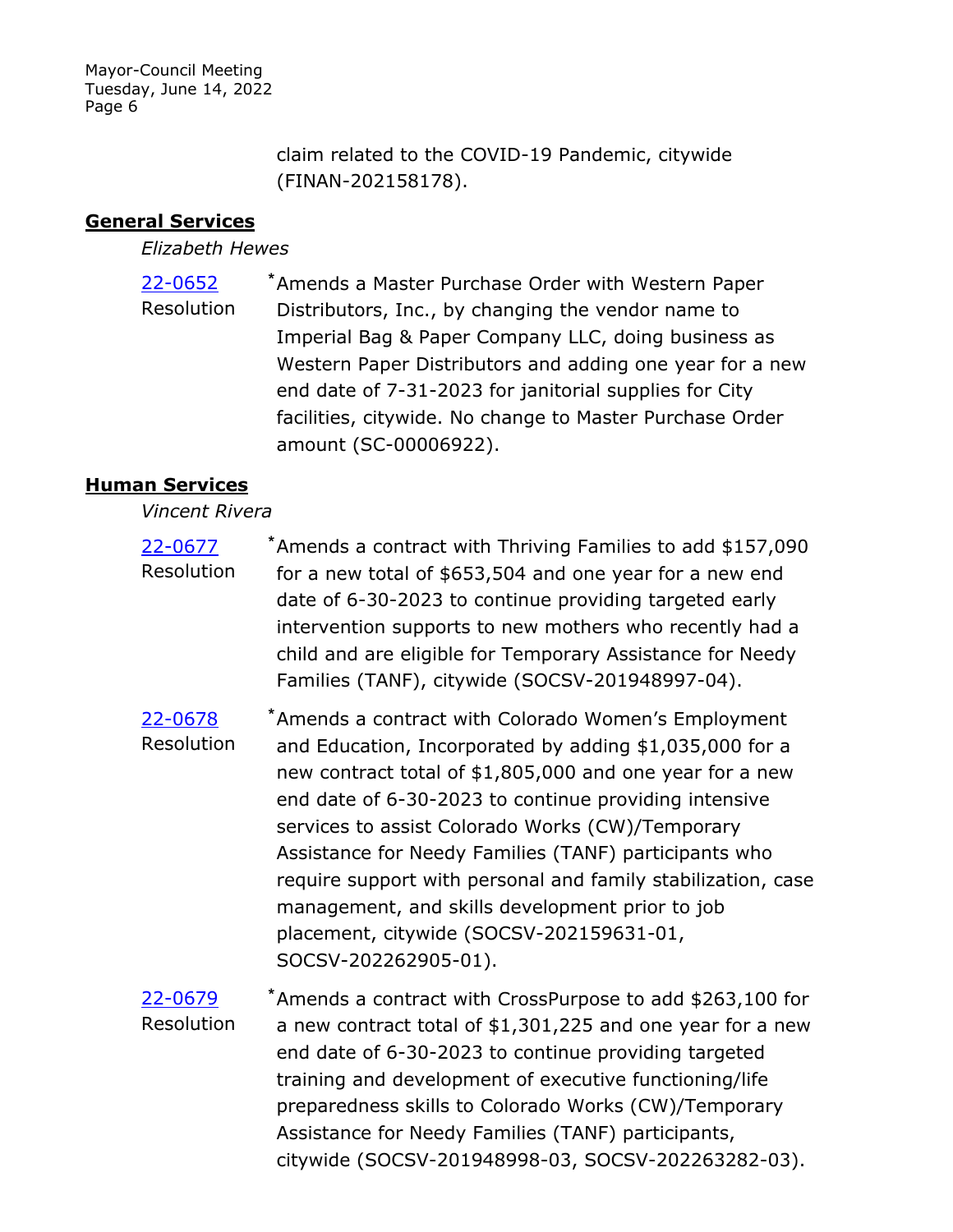- Amends a contract with Jewish Family Services of Colorado, Inc. to add \$601,937 for a new contract total of \$1,619,923 and one year for a new end date of 6-30-2023 to continue providing intensive case management services to assist Colorado Works (CW)/Temporary Assistance for Needy Families (TANF) participants that need ongoing support to gain employment, educational opportunities or connection to services to remediate short- and long-term barriers, citywide (SOCSV-202054897-02, SOCSV-202262897-02). [22-0680](http://denver.legistar.com/gateway.aspx?m=l&id=/matter.aspx?key=21747) **\*** Resolution
- Amends the contract with Goodwill of Colorado to add \$1,110,000 for a new contract total of \$3,330,000 and one year for a new end date of 6-30-2023 to continue providing intensive case management services to assist Colorado Works (CW)/Temporary Assistance for Needy Families (TANF) participants that need ongoing support to gain employment, educational opportunities, or connection to services to remediate short- and long-term barriers, citywide (SOCSV-202055021-02, SOCSV-202262894-02). [22-0681](http://denver.legistar.com/gateway.aspx?m=l&id=/matter.aspx?key=21748) **\*** Resolution
- Amends a contract with Family Tree, Inc. to add \$345,500 for a new contract total of \$1,560,115 and one year for a new end date of 6-30-2023 to continue supporting stability and permanency of children in the Child Only Temporary Assistance for Needy Families (TANF) /Kinship care and to divert children from the foster care system, citywide (SOCSV-201841755-04, SOCSV-202262896). [22-0682](http://denver.legistar.com/gateway.aspx?m=l&id=/matter.aspx?key=21749) **\*** Resolution

## **Parks and Recreation**

*Jesus Orrantia*

Amends an intergovernmental agreement with Urban Drainage and Flood Control District, doing business as Mile High Flood District, for the City to add \$1,400,000 for a new total of \$4,420,570, for trail and flood control improvements for the South Platte River near Florida Avenue in Council District 7. No change to agreement duration (202053889/ 202161003/ 202262792). [22-0667](http://denver.legistar.com/gateway.aspx?m=l&id=/matter.aspx?key=21734) **\*** Bill